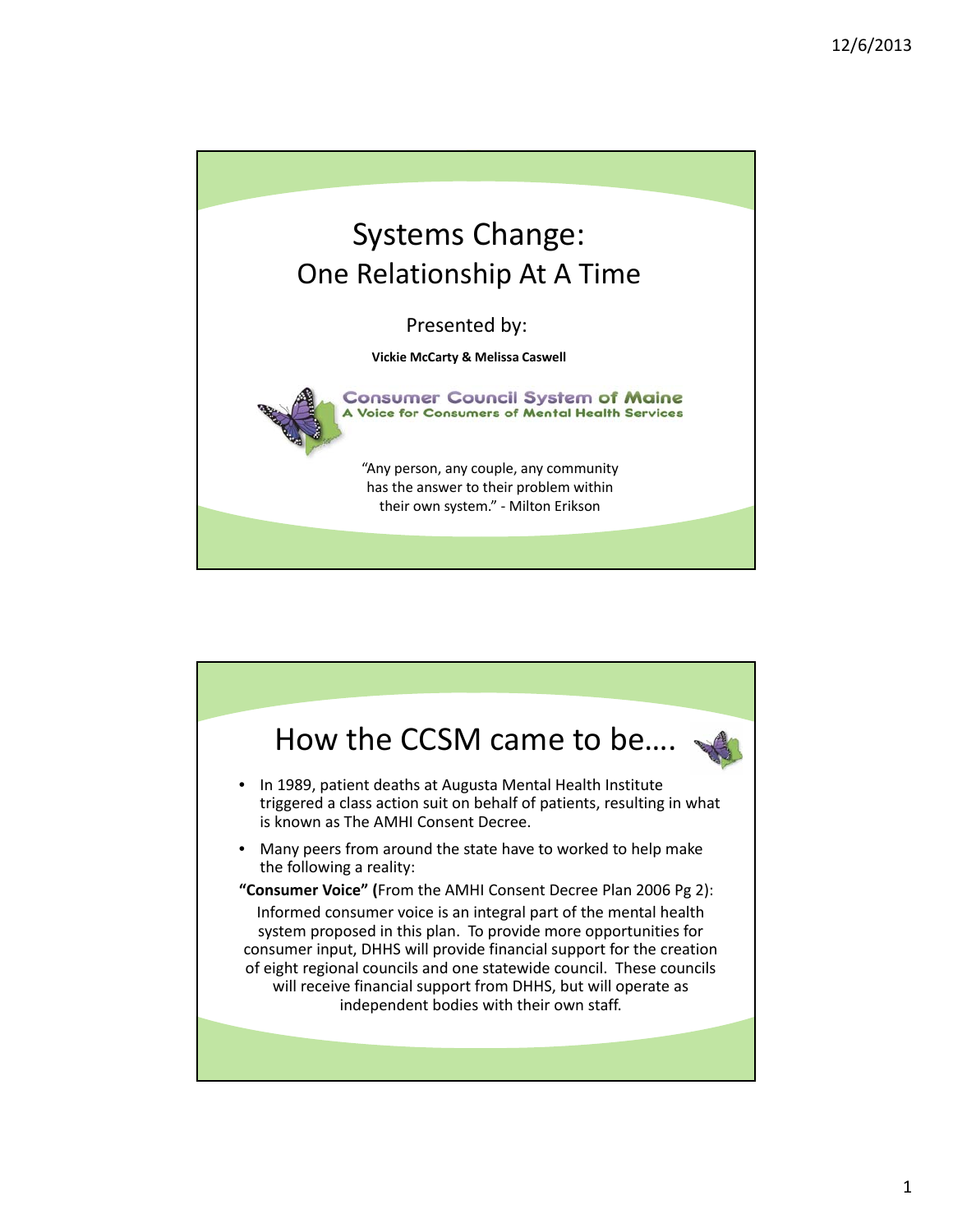

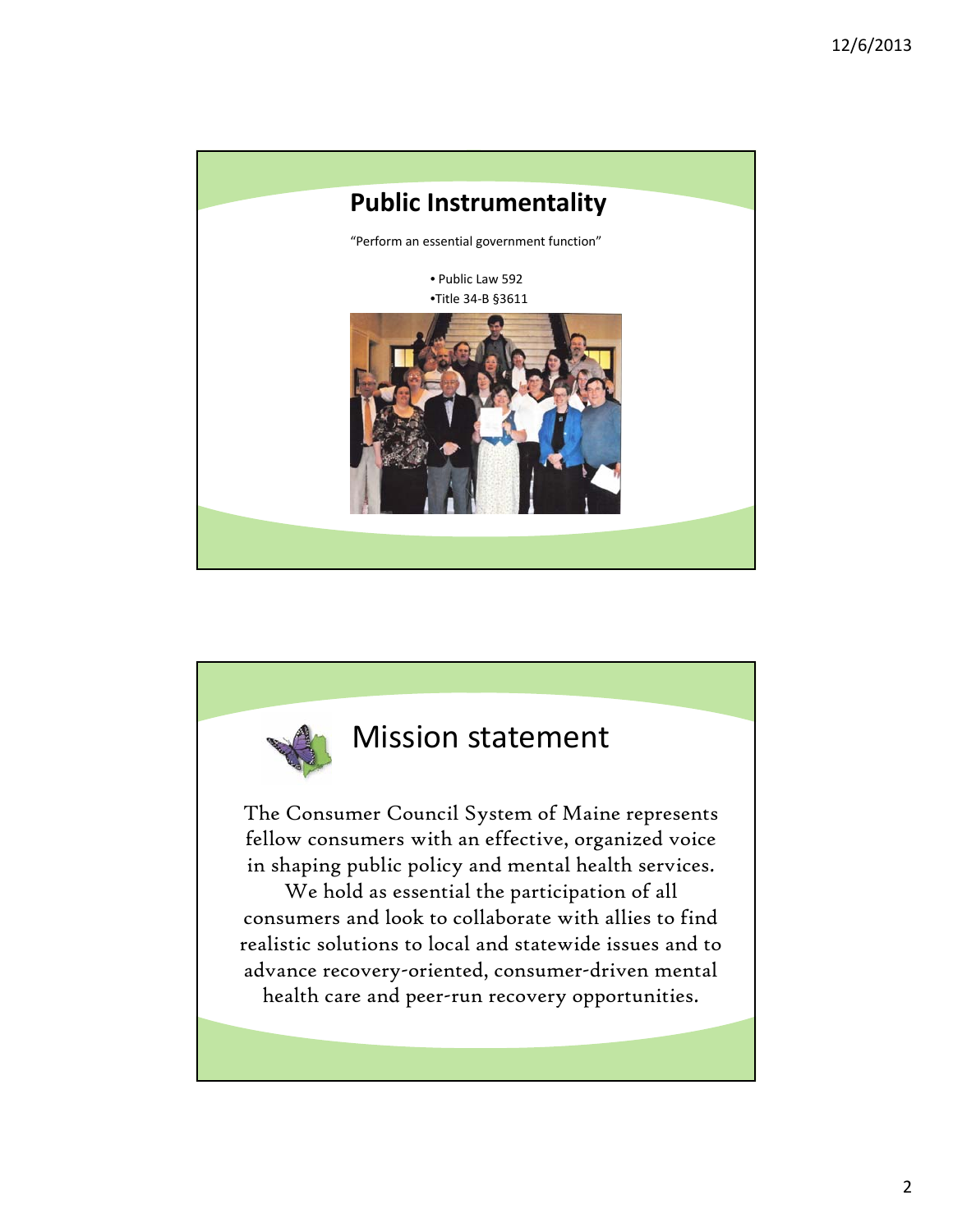#### Values statement

- We believe in a recovery‐oriented, peer‐led system of care guided by resiliency and hope.
- We believe inclusion of all consumers is essential to the success of our mission and honors the diversity of our community.
- We believe in building collaborative relationships to find realistic solutions to local and statewide issues.
- We believe in moving forward with creativity and innovation to bring about systemic change to mental health care.
- We believe in listening and supporting one another with compassion, equality, dignity, and respect.
- We believe in open, honest communication, conducting ourselves with integrity and transparency, encouraging collective accountability.
- We believe in acting wisely and deliberately, informing ourselves and others, to advocate effectively for quality services and preservation of rights.

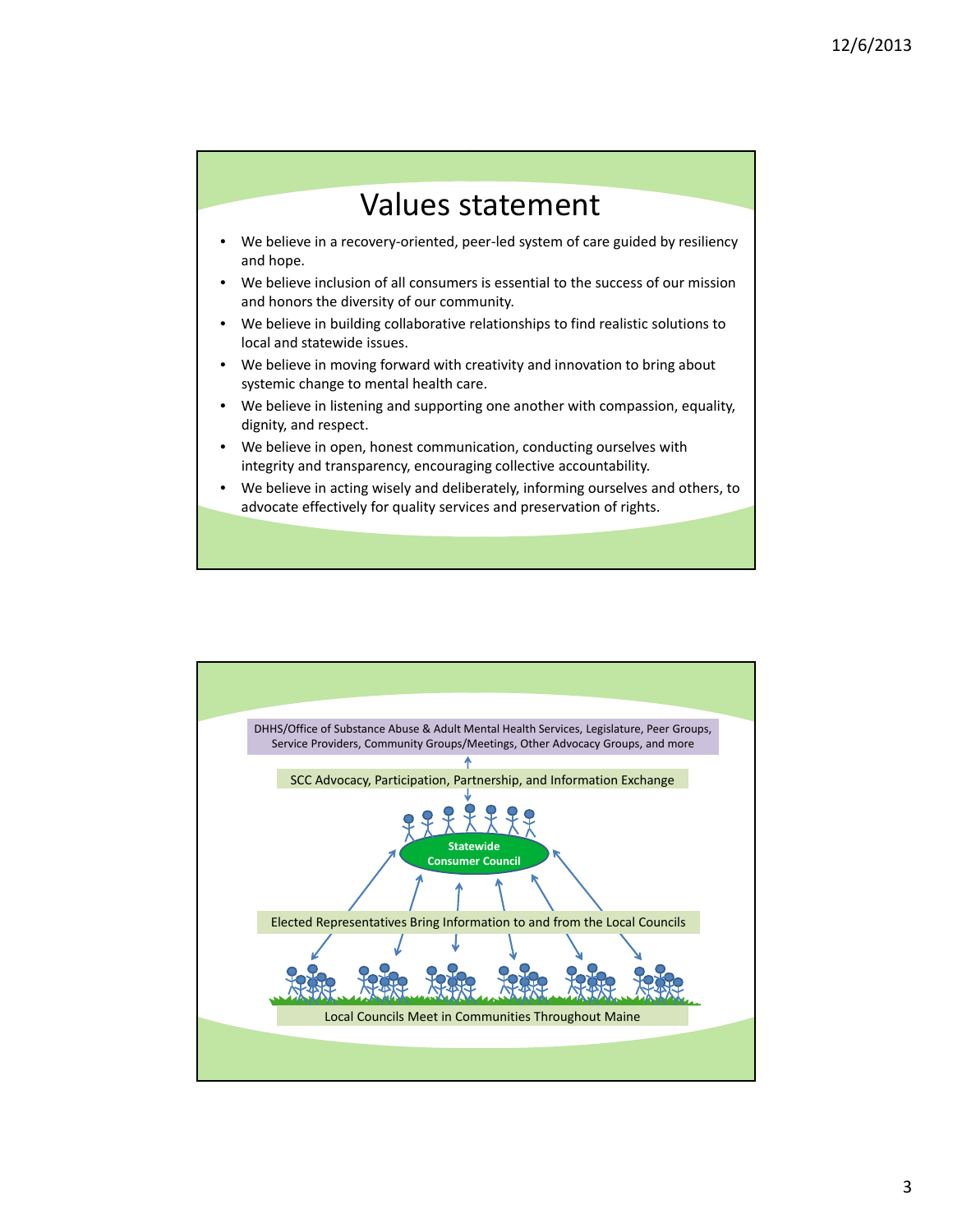#### Change: What does that have to do with the Legislature?



One of the roles of the CCSM is to be interacting and informing the Legislature in Maine and supporting them to make decisions that support a lot of issues that peers hold as important.

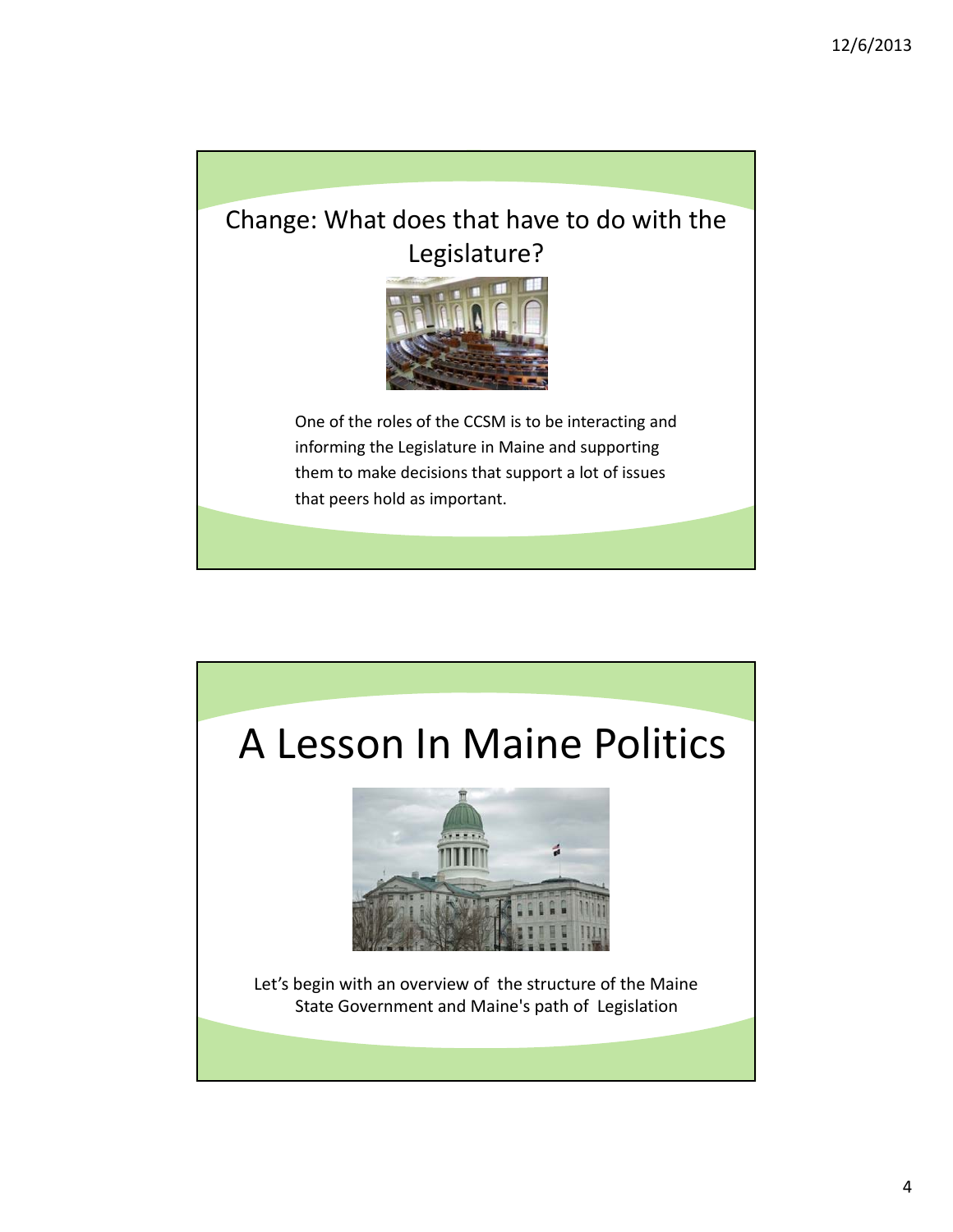

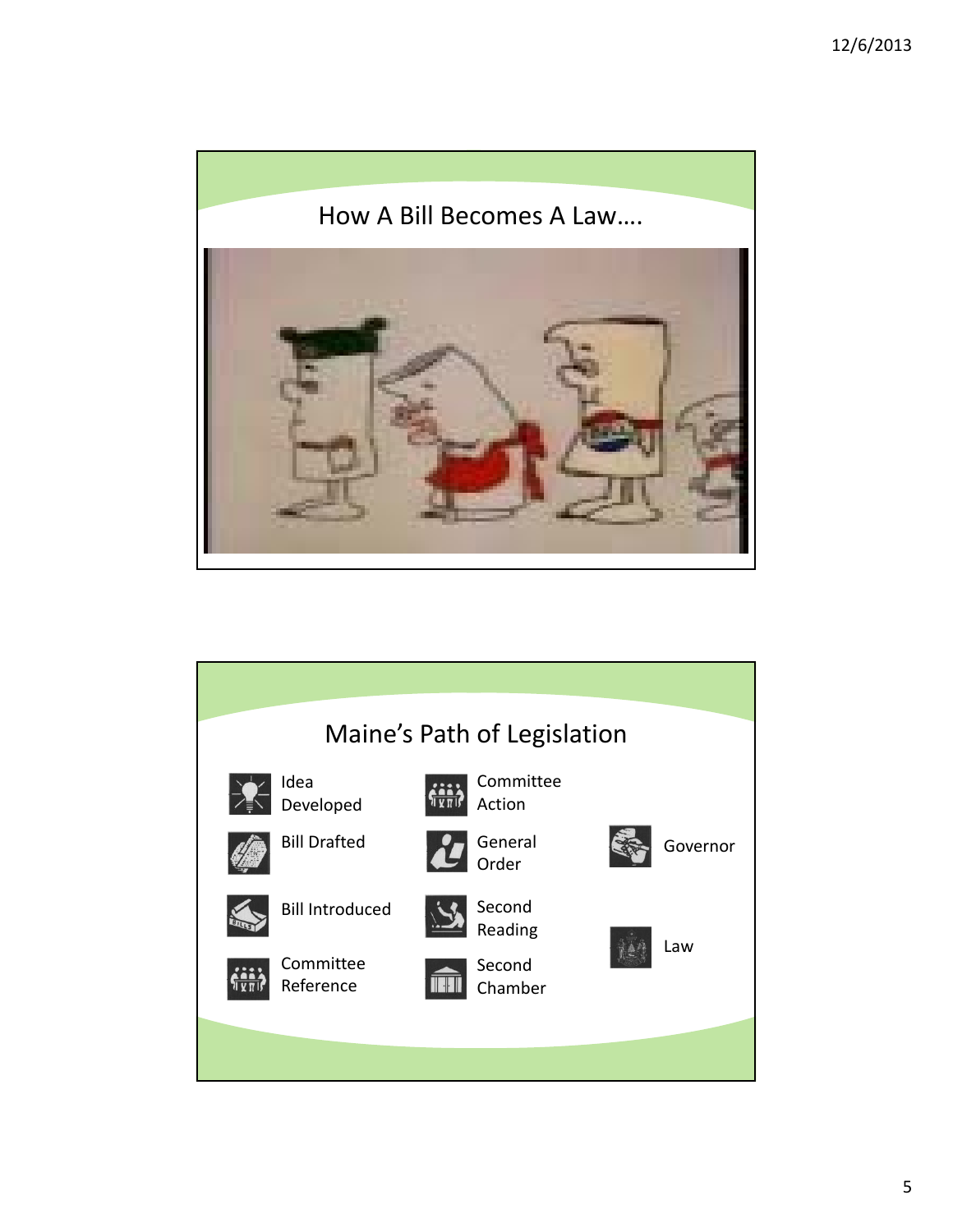

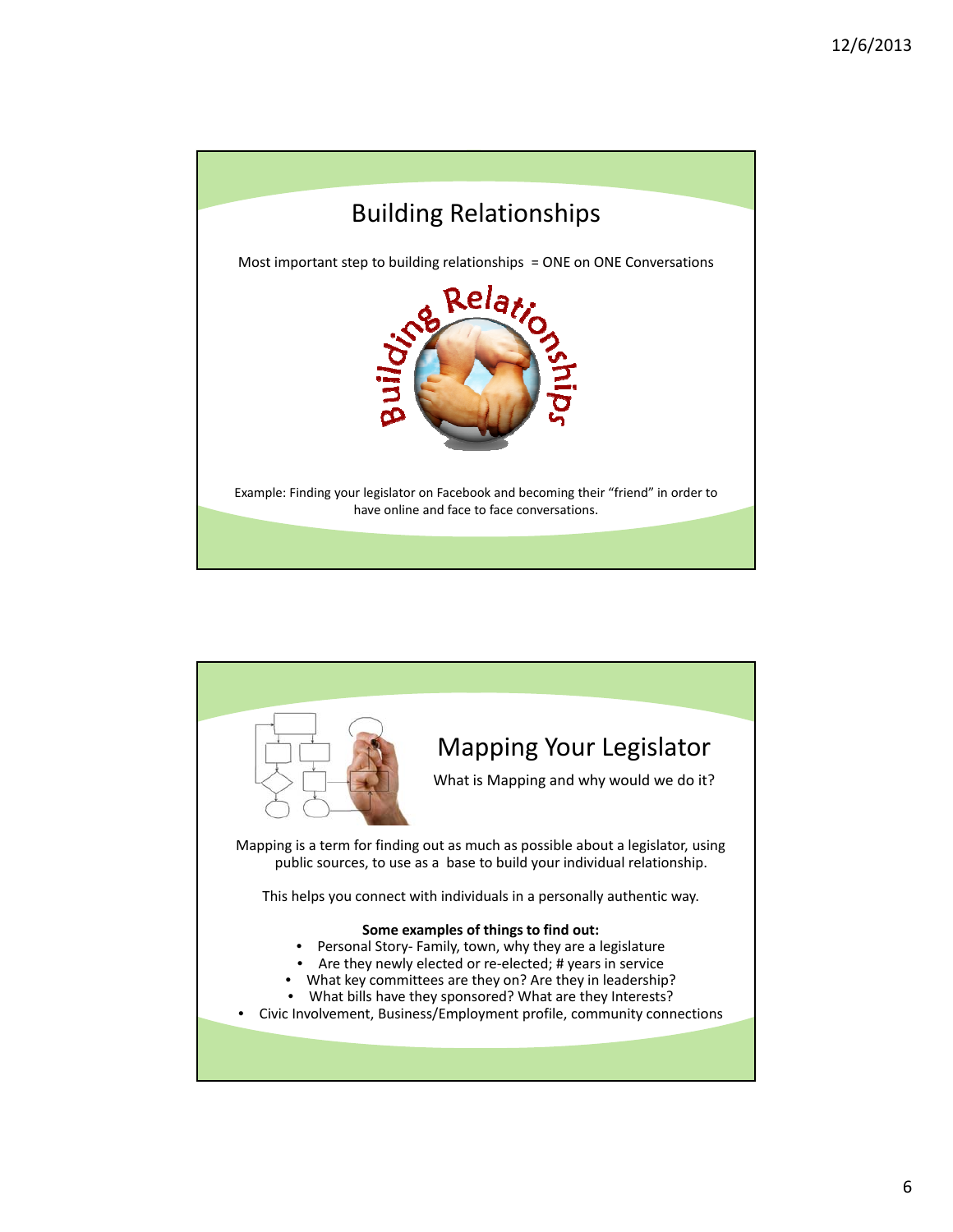

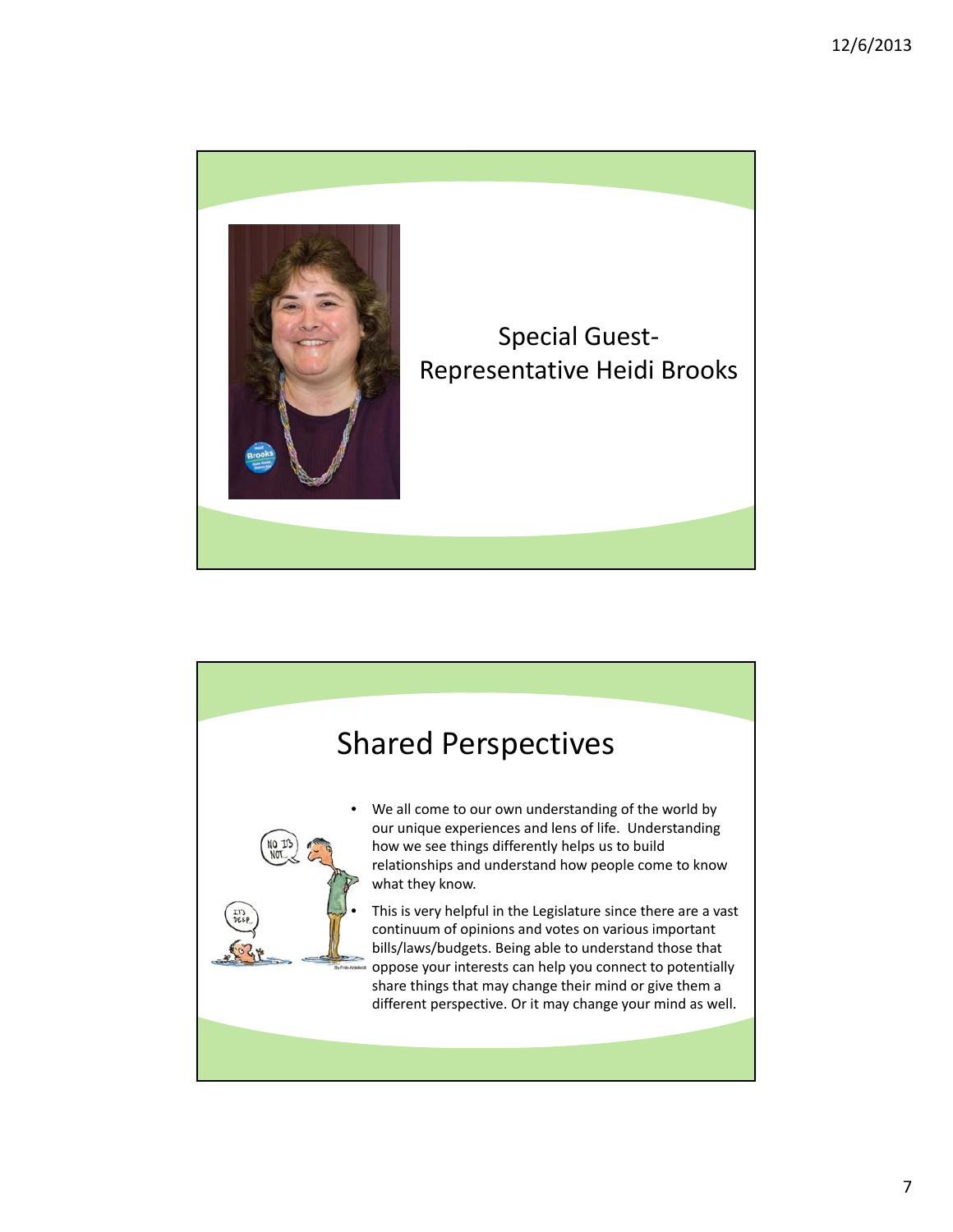## Shared Perspectives (continued)



It is important for consumers/peers to share their expertise with the legislature to help shape policies/bills/budgets.

The CCSM meets with the Health & Human Services committee at the beginning of each Legislative session to introduce who we are, what we do and what our charge is in our statute.

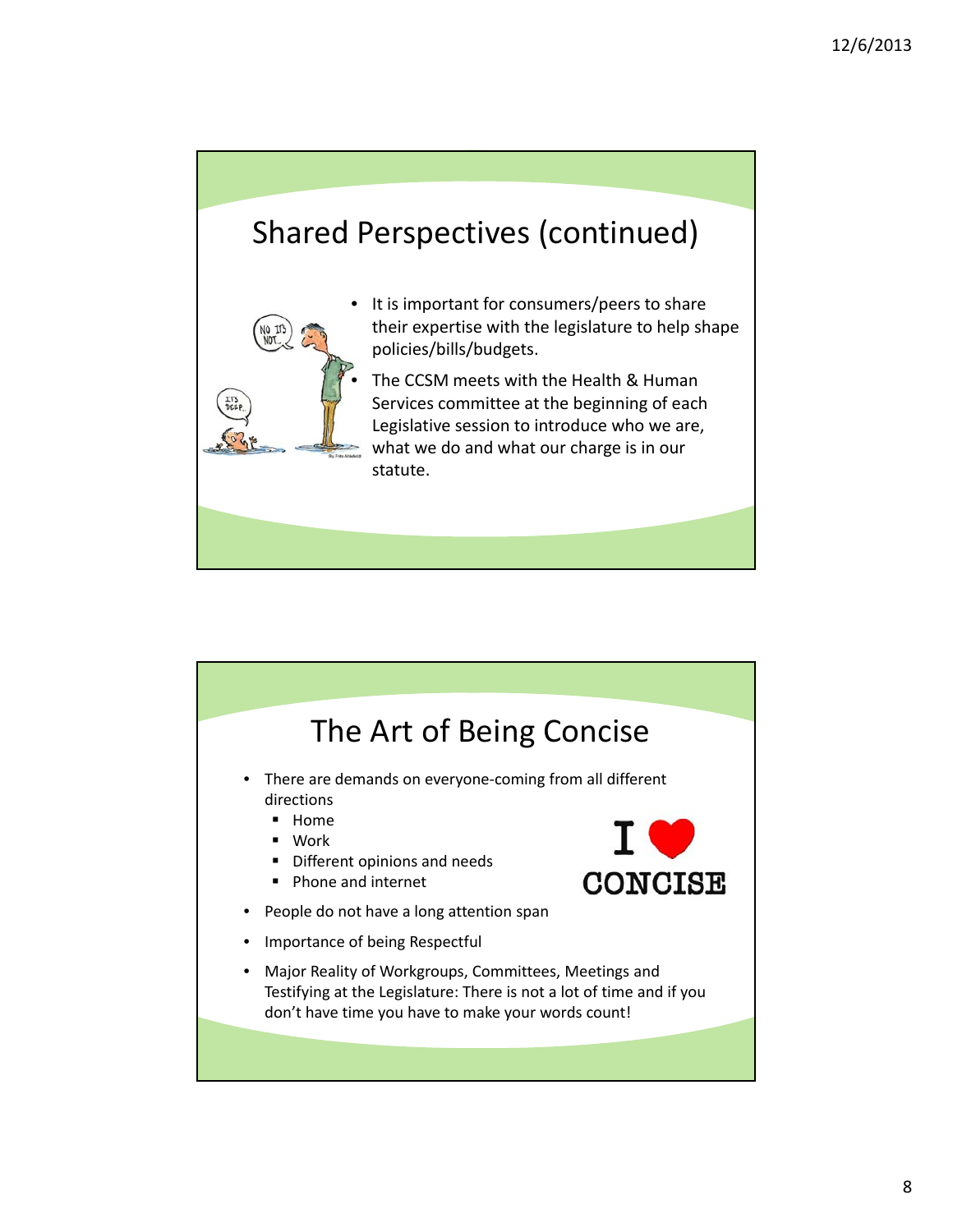### Elevator Speech

An **elevator pitch**, **elevator speech**, or **elevator statement** is a short summary used to quickly and simply define a profession, product, service, organization, event or issue.



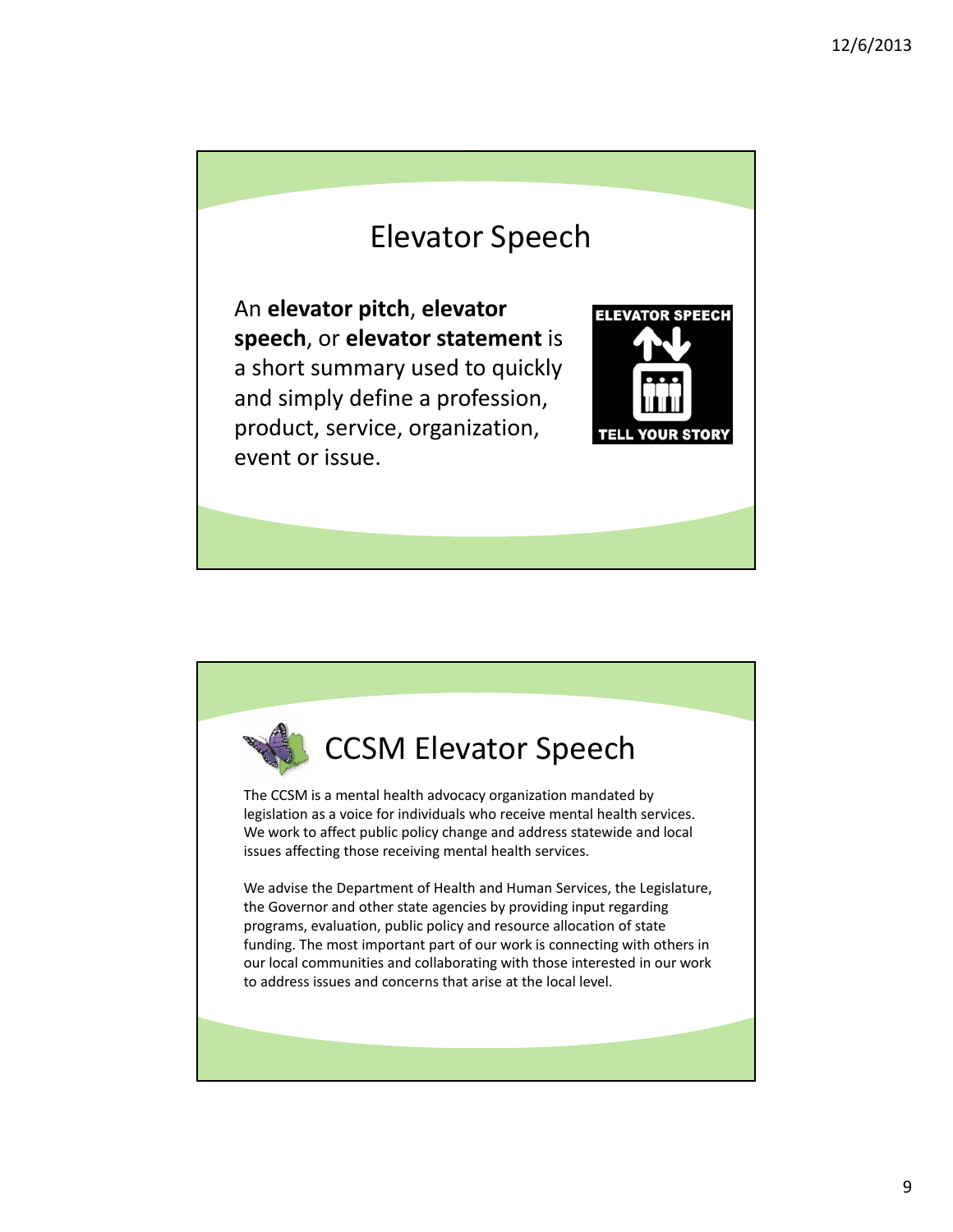# Moving Forward and the Legislature

西边 **KEEP CALM AND KEEP MOVING FORWARD** 

In State Government, it is hard to think about moving forward. It is easy for people to be stuck in the past: i.e. past administrations, etc.

• It is our mission to move forward in a positive way, to find realistic solutions to the issues we are faced with as well as celebrating what we have accomplished.

This does not mean that we do not hold people accountable for the past and/or current issues and hold true to the Consumer Movement.

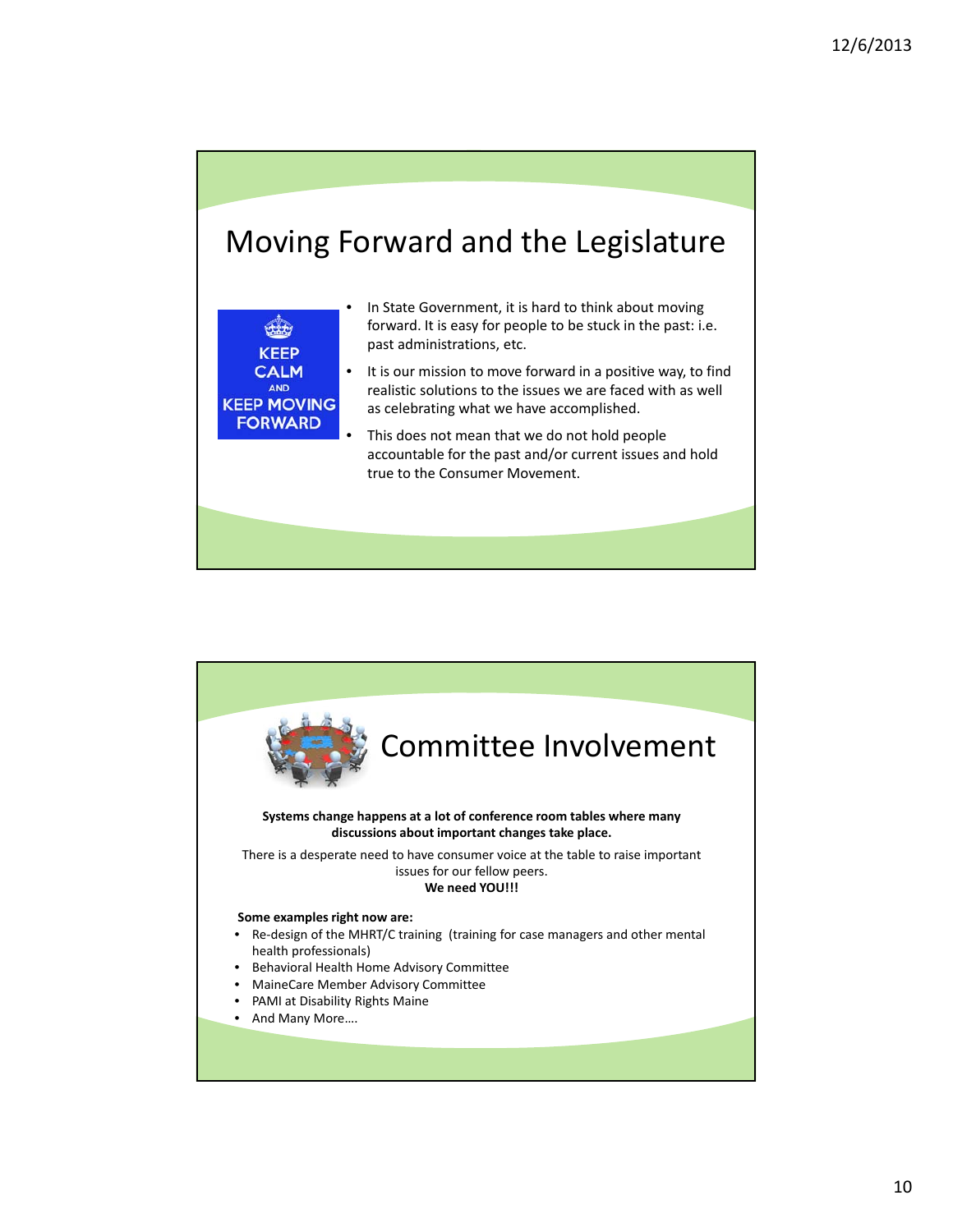

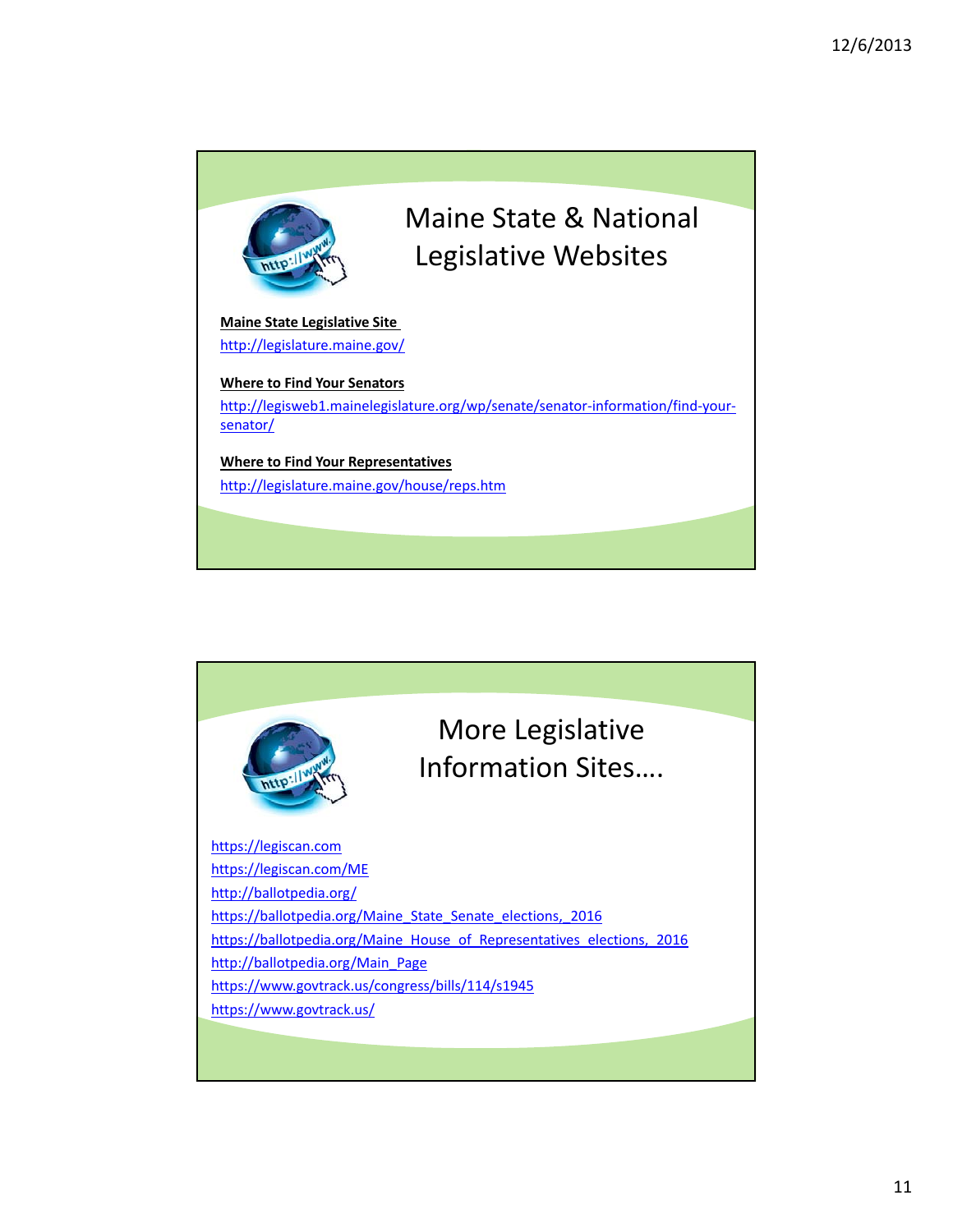

## Even More Legislative Information Sites…

#### **Maine's Path of Legislation**

http://www.state.me.us/legis/path/path1.htm http://legislature.maine.gov/general/path‐of‐legislation‐in‐maine‐detailed/9285

**State of Maine Glossary of Legislative Terms** https://legislature.maine.gov/LawMakerWeb/glossary\_of\_terms.asp http://www.maine.gov/legis/opla/glossary.htm

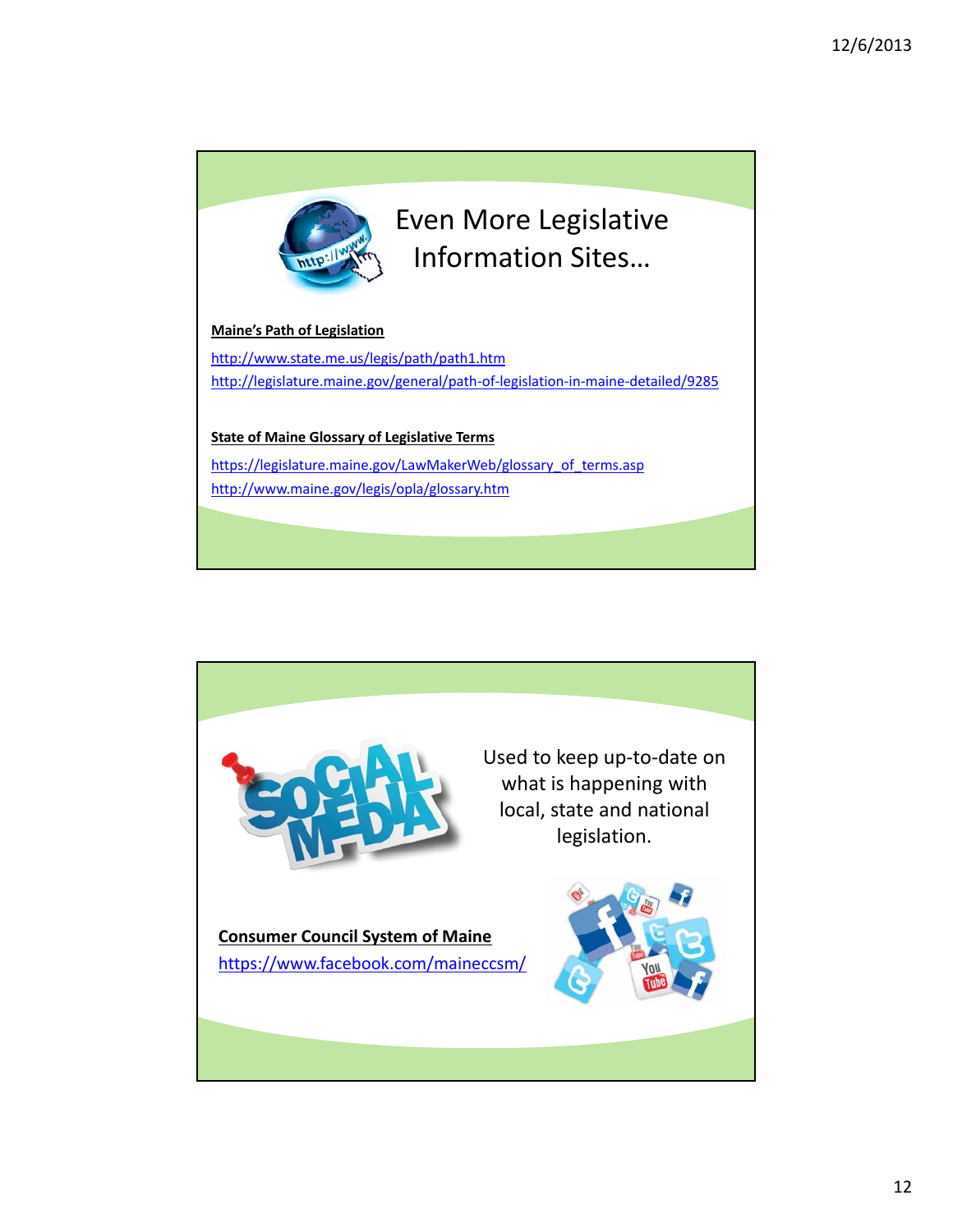